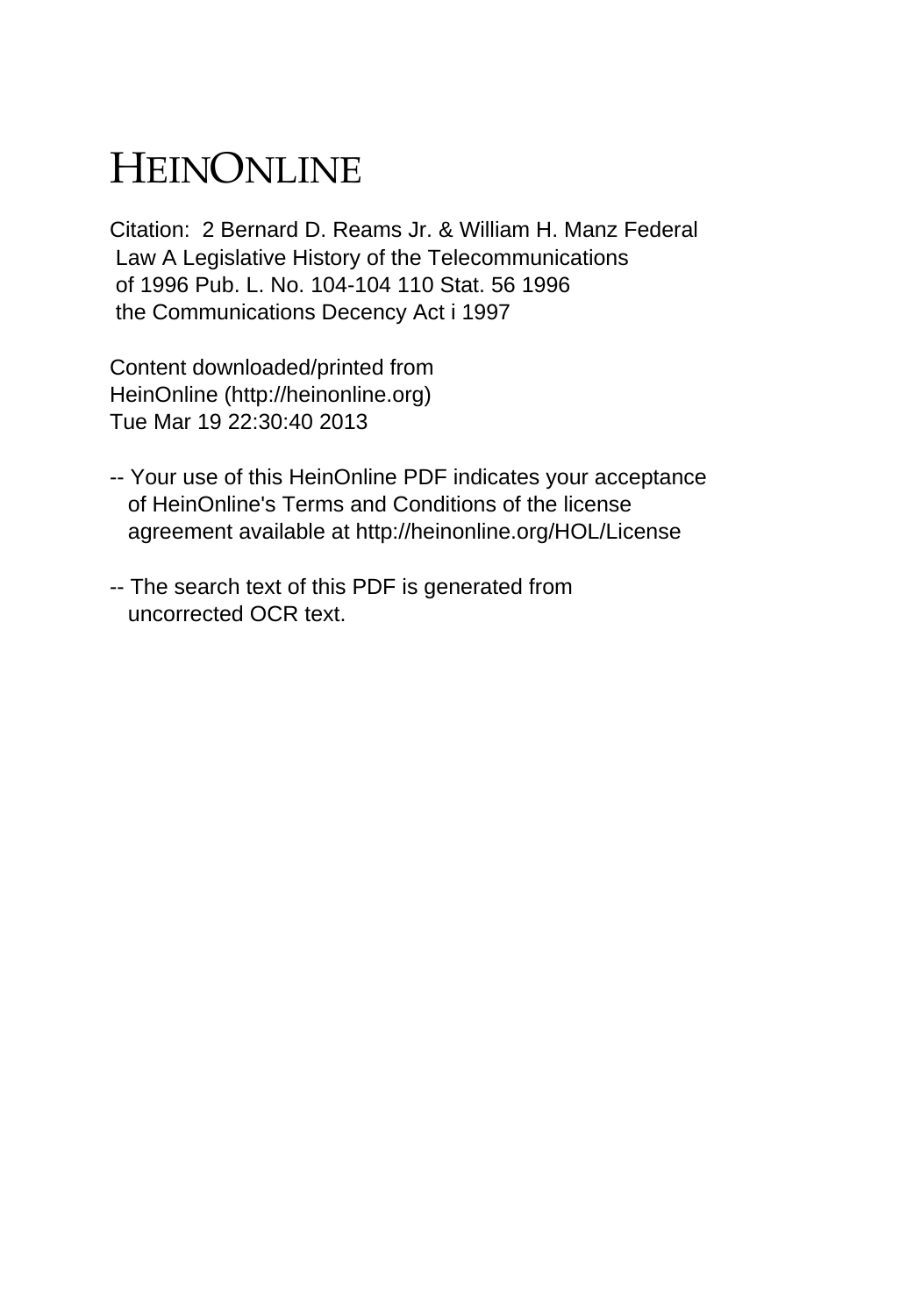## FEDERAL TELECOMMUNICATIONS LAW: A LEGISLATIVE HISTORY OF THE TELECOMMUNICATIONS **ACT** OF **1996 PUB.** L. No. 104-104, 110 STAT. 56 (1996) INCLUDING THE **COMMUNICATIONS DECENCY ACT**

Volume 2 Document Numbers **7-9**

BY

BERNARD D. REAMS, JR. ASSOCIATE DEAN AND PROFESSOR OF LAW **ST.** JOHN'S UNIVERSITY IN NEW YORK

AND

WILLIAM H. MANZ EXECUTIVE LAW LIBRARIAN **ST.** JOHN'S UNIVERSITY IN NEW YORK

> William S. Hein & Co., Inc. Buffalo, N.Y. 1997